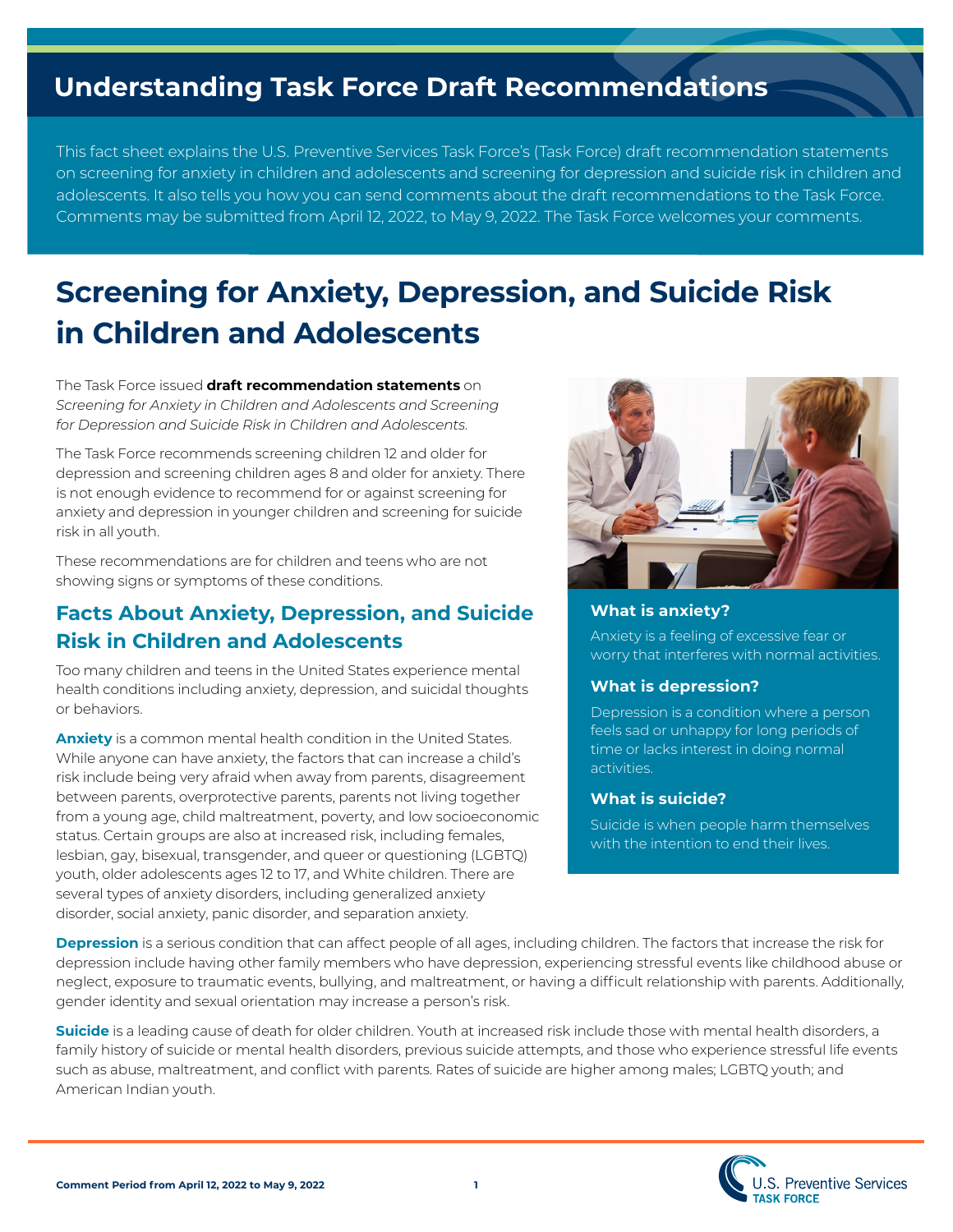## **Screening for Anxiety, Depression, and Suicide Risk in Children and Adolescents**

## **Screening for Anxiety, Depression, and Suicide Risk in Children and Adolescents**

Screenings for anxiety, depression, and suicide risk are typically done through questionnaires that ask questions related to the specific condition to identify common symptoms. Importantly, a screening test alone is not enough to diagnose the condition. If a screening test is positive, a healthcare professional will do a followup assessment to confirm the diagnosis. After diagnosis, youth, their parents or guardians, and their healthcare professional decide together what treatment is right for them.

## **Potential Benefits and Harms of Screening Anxiety, Depression, and Suicide Risk in Children and Adolescents**

For older children and teens, screening and followup care can reduce symptoms of depression and can improve, and potentially resolve, anxiety. Potential harms of screening questionnaires include screening results that show depression or anxiety even though that condition is not there (false-positive), leading to unnecessary referrals for treatment, increased anxiety, and stigma. Counseling for these conditions is likely to have minimal harms. There are some harms associated with medications, so youth who are prescribed medications should be followed closely.

There is not enough evidence to determine the benefits or harms of screening younger children for anxiety or depression. The Task Force is calling for more research in these areas.

The goal of screening for suicide risk is to identify the risk of suicide early, so the person can be connected to care. However, there is limited evidence of the benefits and harms of screening for suicide risk in people without signs or symptoms, so the Task Force is also calling for more research in this critical area.

These recommendations are not for children and teens showing signs or symptoms of these conditions. Younger children expressing concerns or showing signs of depression or anxiety and all youth with suicidal thoughts or behaviors should talk to their healthcare professional and be connected to care.

## **The Draft Recommendations on Screening for Anxiety, Depression, and Suicide Risk in Children and Adolescents: What Do They Mean?**

Here are the Task Force's draft recommendations on screening for anxiety in children and adolescents and screening for depression and suicide risk in children and adolescents. They are based on the quality and strength of the evidence about the potential benefits and harms of screening for this purpose. They are also based on the size of the potential benefits and harms. Task Force recommendation grades are explained in the box at the end of this fact sheet.

When the Task Force issues a **B Grade**, it recommends screening because it has more potential benefits than potential harms. When the Task Force issues an **I Statement**, it means that there is not enough evidence to recommend for or against the preventive service.

Before you send comments to the Task Force, you may want to read the **[draft recommendation statements](https://www.uspreventiveservicestaskforce.org/uspstf/draft-update-summary/screening-depression-anxiety-suicide-risk-children-adolescents)**. The recommendation statements explains the evidence the Task Force reviewed and how it decided on the grade. An **[evidence document](https://www.uspreventiveservicestaskforce.org/uspstf/draft-update-summary/screening-depression-anxiety-suicide-risk-children-adolescents)** provides more detail about the scientific studies the Task Force reviewed.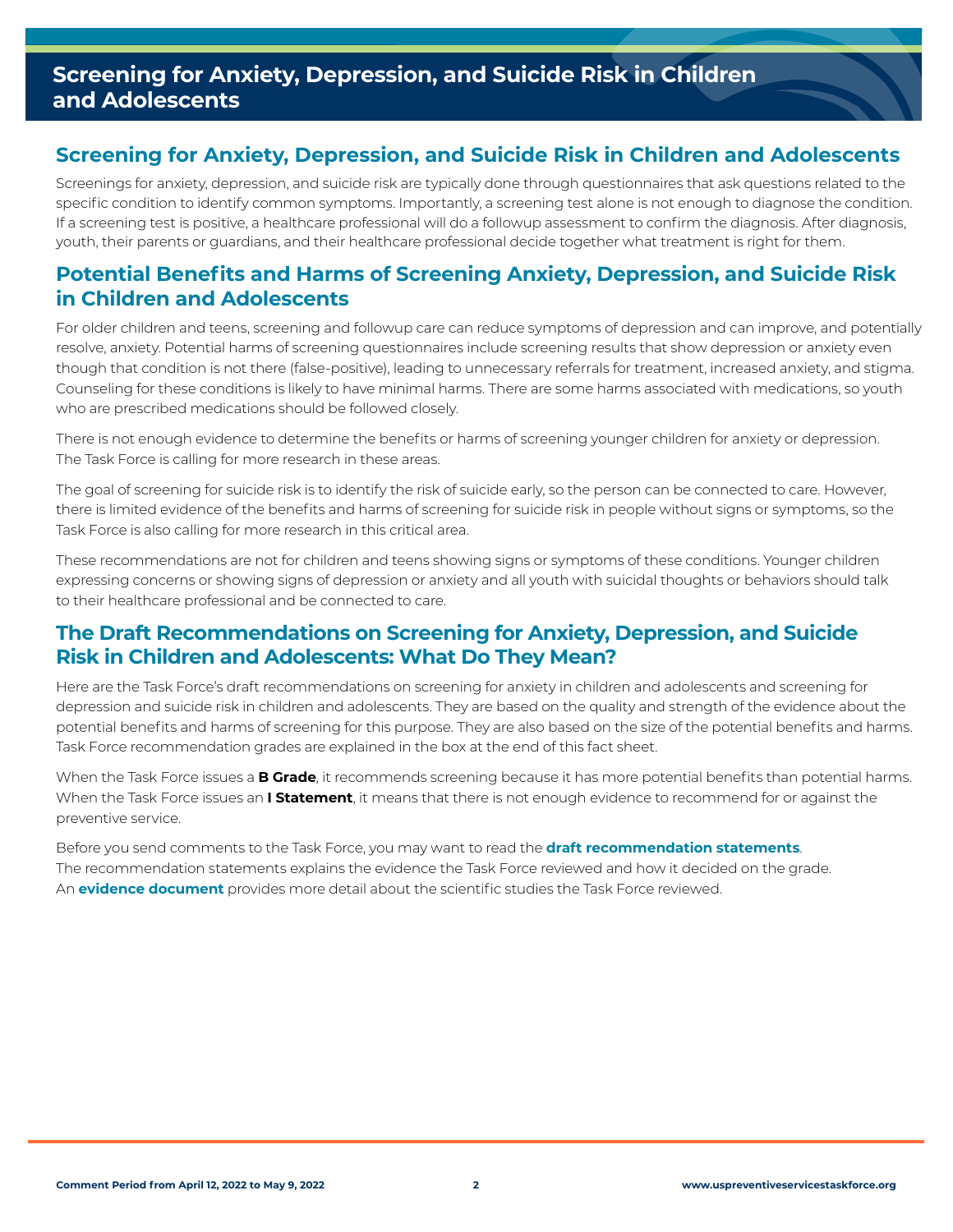## **Screening for Anxiety, Depression, and Suicide Risk in Children and Adolescents**

The USPSTF recommends screening for **anxiety**<br>
in children and adolescents aged 8 to 18 years in **primary care**. **(Grade B)**

The USPSTF concludes that the **current**<br> **evidence is insufficient** to assess the balance<br>
of bonofits and harms of screening for anxiety. of benefits and harms of screening for anxiety in children aged 7 years or younger.

**(I Statement)**

**3** The USPSTF recommends screening for **major depressive disorder** (MDD) in adolescents aged 12 to 18 years.

**(Grade B)**

**4**The USPSTF concludes that the current evidence is insufficient to assess the balance of benefits and harms of screening for MDD in children aged 11 years or younger.

#### **(I Statement)**

The USPSTF concludes that the current evidence<br>
is insufficient to assess the balance of benefits and<br>
herme of careering for **suiside side** in objection and harms of screening for **suicide risk** in children and adolescents.

**(I Statement)**

### **Notes**

#### **anxiety**

**1** A feeling of excessive fear or worry.

#### **primary care**

The office or clinic where your doctor, nurse, physician assistant, or nurse practitioner sees you for general healthcare and prevention.

**2 current evidence is insufficient**<br>
The Task Force did not find enough information to make a recommendation for or against screening.

**3 major depressive disorder**<br> **3** Heightened periods of sad mood and loss of interest or pleasure in everyday life that lasts longer than two weeks and interferes with daily functioning at home, school, and with friends and family.

**5 suicide risk**  When people have thoughts or behaviors related to harming themselves with the intention to end their lives.